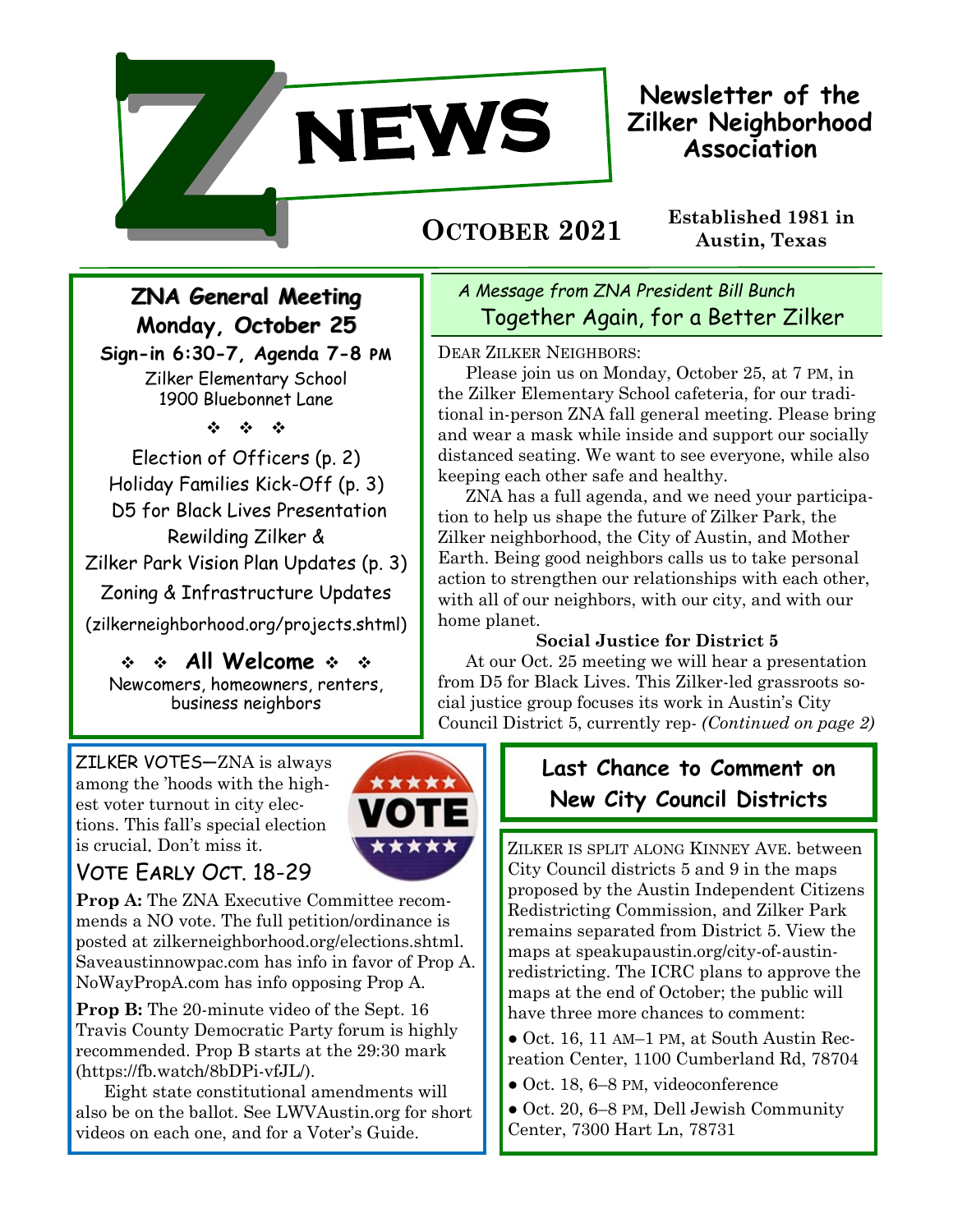resented by attorney and long-time community leader Ann Kitchen. Come hear from D5 for Black Lives on their priorities, which include opposition to Austin's Proposition A (one of two propositions on the upcoming special election).

**The ZNA Executive Committee also recommends a "NO" vote on Prop A.** If passed, Prop A would lock in a funding requirement for a fixed ratio of police officers per 1000 residents, taking over a hundred million dollars of additional police funding every year at the direct expense of all of our other City general fund needs, including EMS, fire protection, libraries, parks, and watershed protection. Learn more at [NoWayPropA.com.](https://nowaypropa.com/)

#### **A Greener Vision for Zilker Park**

We will also review and discuss the proposed *Rewilding Zilker* reforestation plan for Zilker Park, sponsored by SOS Alliance with support from ZNA, Barton Hills NA, and Bouldin Creek NA. See Robin Rather's column on page 3 for details. We are excited about the *Rewilding Zilker* vision and are eager to hear your thoughts on it.

But first, join us in attending the next **Zilker Park Vision Plan virtual community meeting set for Oct. 19** at 6 PM (see austintexas.gov/ZilkerVision). At this key meeting the City's consultants will be laying out "design options" for the park. If you are unable to attend, you may participate in a public comment period following the meeting.



#### **New Faces for a New Year**

On Oct. 25 we will elect officers for 2022 (nominees are listed below) and welcome two newcomers, Cat Cooke and Tanya Payne. We will also kick off our holiday fund drive (see page 3). If time permits, we will hear updates on immediate development challenges, including the ongoing water problems at Heather and South Lamar.

We hope to see you Oct. 25, and please invite your neighbors. All Zilker residents are welcome (and encouraged to join or renew your membership in ZNA). Watch your ZNA email news for more updates on these and other issues. Stay tuned and stay active! And please, don't forget to vote. *Your neighbor, Bill Bunch*

#### **ZNA Officer Nominations, 2022**

THE OCTOBER 25 MEETING will begin with the election of ZNA officers. These persons have been nominated to serve as officers beginning Jan. 1, 2022: *President:* Bill Bunch *Executive Vice President:* Gary Hamilton *Secretary:* Dave Piper *Treasurer:* Open *Vice President Communications:* Tanya Payne *Vice President Parks & Environment:* Robin Rather *Vice President Social:* Cat Cooke *Vice President Zoning:* Bill Neale *Austin Neighborhoods Council Delegate:* Bobby Rigney

Under ZNA's bylaws, nominations were closed Sept. 27. The search for a treasurer will resume after the election. If you are interested, please email excom@zilkerneighborhood.org.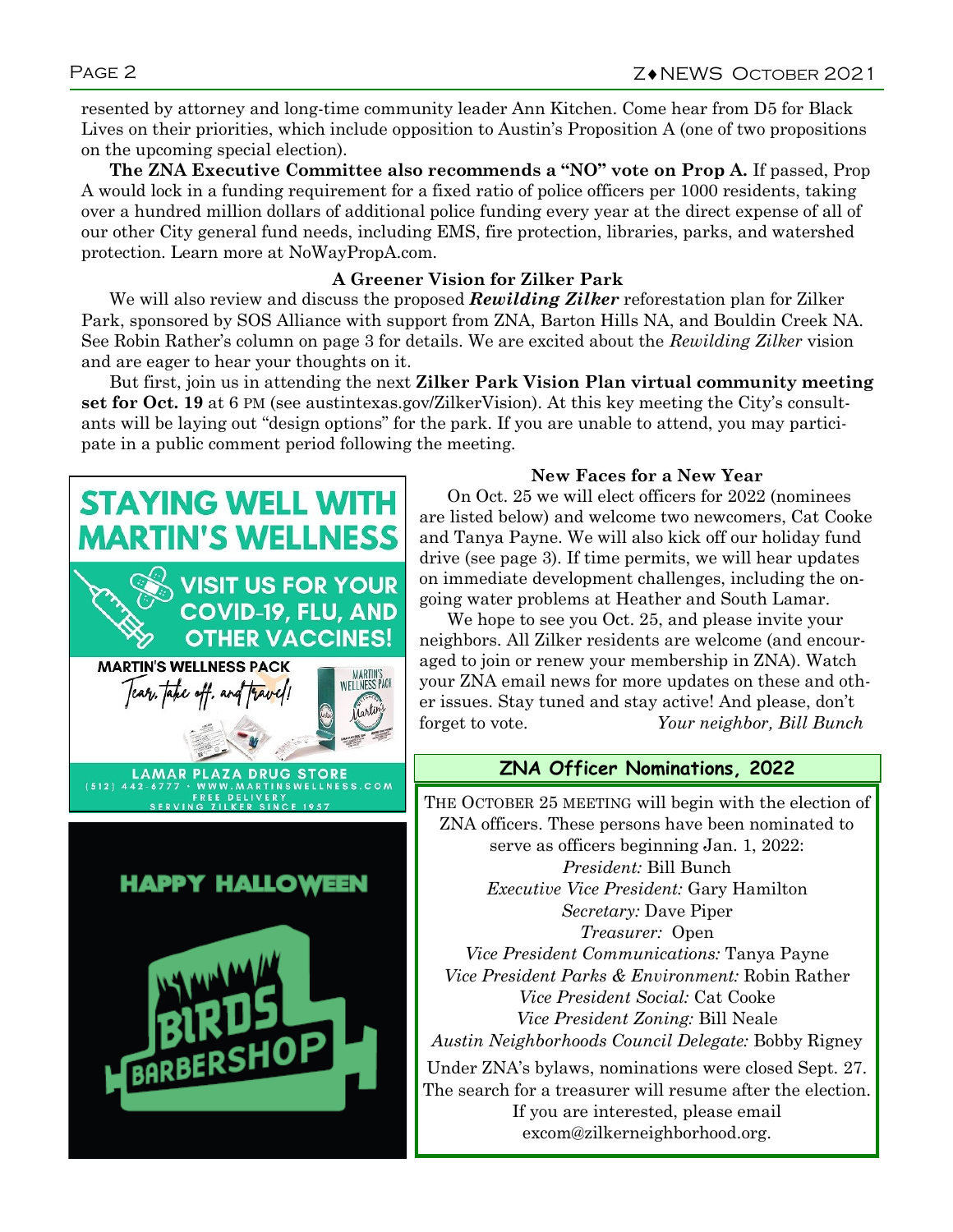### **Going Wild for Zilker Park** *New Report from ZNA and SOS Out Now by Robin Rather, Dy Robin Rather,*<br>*ZNA VP for Parks and Environment* FOR MORE THAN 20 YEARS the ZNA Holi-

ZNA AND SAVE OUR SPRINGS ALLIANCE, along with Barton Hills NA and Bouldin Creek NA, are releasing a beautiful new vision of Zilker Park for your consideration, called *Rewilding Zilker,* available this month at sosalliance.org and zilkerneighborhood.org.

Prepared by Elizabeth McGreevy, restoration ecologist and owner of LandSteward.net, the report calls for a minimum of 75 acres to be returned to a natural state using the principles of rewilding to increase biodiversity, reduce erosion, and mitigate the urban heat island effect while improving the experience for park users. The recommendations support the newly adopted Austin Climate Equity Plan, since rewilding helps to mitigate the negative effects of climate change.

Rewilding means restoring forests, wetlands, and prairies. In the urban context here, it also means creating more shade and a more deeply natural experience for people to enjoy. It brings a far greater emphasis on climate mitigation, water protection, biodiversity, and the dang "heat island effect."

The report boldly calls for a "move away from the status quo and toward a regenerative future." We hope it will jump start a dialog with our ZNA members, with other neighborhoods, and the entire Austin community as the City's Zilker Park Vision process is underway (see austintexas.gov/ZilkerVision).

And we're starting with YOU. We ask that you review the report and give us all of your candid and imaginative comments.

Most important, please attend the upcoming City of Austin virtual **Community Meeting #3, October 19**, at 6 PM, where national consultants will unveil their Zilker Park "design alternatives." Please give them your opinions on our rewilding vision as well as your input on traffic, public safety, climate, water, and over commercialization.

Register for the City's Zoom meeting through austintexas.gov/ZilkerVision.

More information about ZNA's top ten priorities for the Zilker Park Plan can be found at zilkerneighborhood.org/zilkerpark-mp.shtml.

ZNA's Parks and Environment Committee is working hard on this and other eco issues and always welcomes your involvement! Feel free to reach out to parks-env@zilkerneighborhood.org.

#### **ZNA Holiday Families Program**  Harmony Grogan, Coordinator

day Families Program has provided gifts to families nominated by the Zilker Elementary School counselor. ZNA members have been so generous that we are hoping to expand our giving this season. Zilker elves will once again deliver gifts to at least ten Zilker school families, and additional cash donations will be delivered to Meals on Wheels. See zilkerneighborhood.org/holiday-families-program.shtml for details. If you feel you and your family have been blessed, please think about sharing your blessings through the ZNA Holiday Families Program.

Donate via Paypal at the zilkerneighborhood.org web site, or make checks payable to Zilker Neighborhood Association and write "holiday program" on the memo line. Donations may be mailed or delivered to: 1608 Treadwell Street, Austin, TX 78704.

Thank you to the many neighbors who volunteered and donated to make this program a success throughout the years!

*Please note, donations are not deductible for federal income tax purposes as charitable contributions because we are not organized as a 501(c)(3) non-profit.*